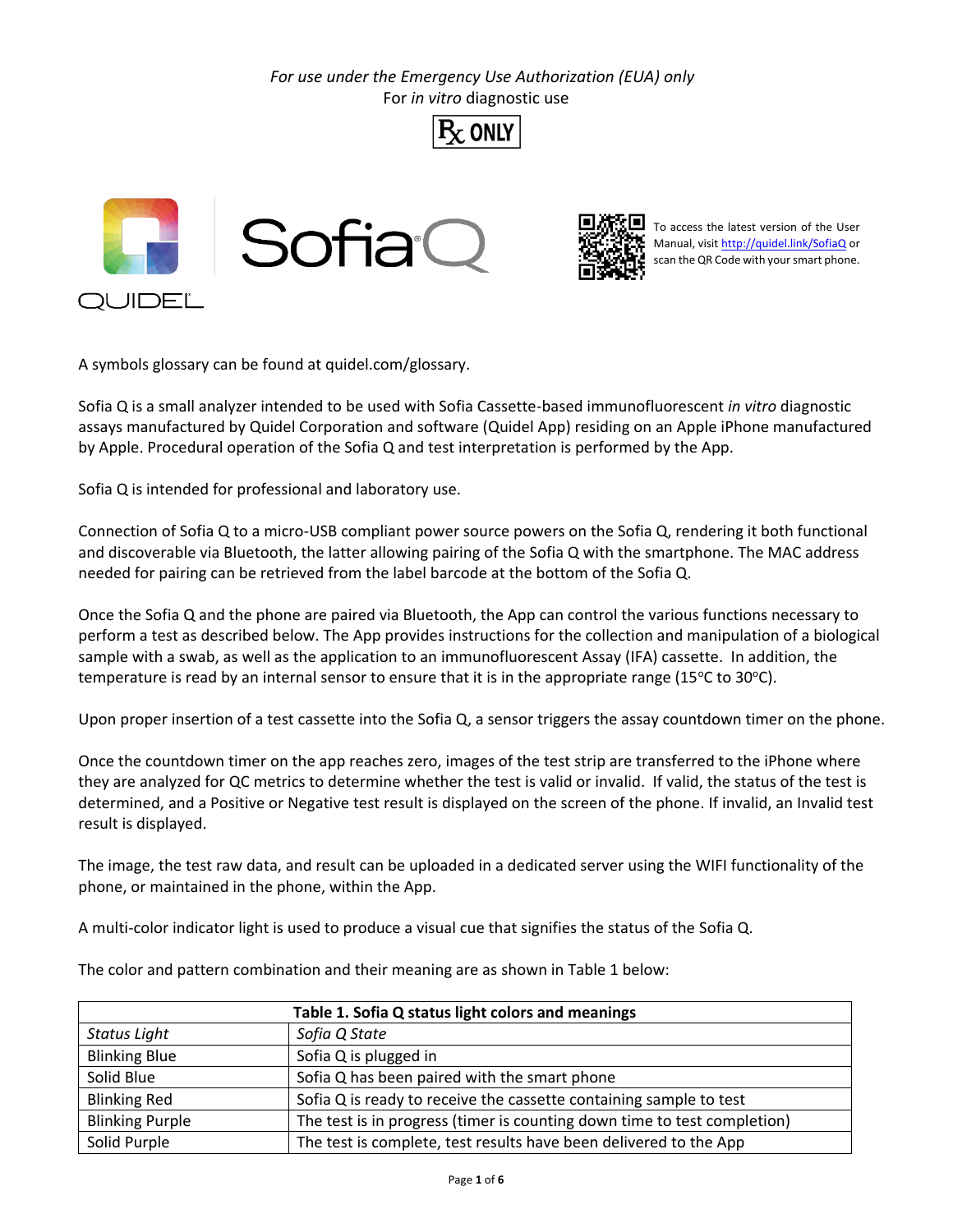Refer to assay-specific Package Insert or QRI for details regarding specific tests.

# **SYSTEM COMPONENTS**

The following system components are supplied with Sofia Q:

- Sofia Q
- USB cable

## **MATERIALS REQUIRED BUT NOT PROVIDED**

- An adapter (5 V AC/DC) that meets IEC 60601-1-2:2014 requirements.
- Apple iPhone (Apple iPhone 8 and newer models, running OS 13 or later versions of the operating system).

Sofia Q consumable test kits, including Test Cassettes are sold separately.

Consult your Quidel representative for a listing of approved Sofia Q assays.

## **INSTALLATION, SETUP AND OPERATION**

### **Brief Warnings and Precautions**

- Always operate Sofia Q on a surface that is level, dry, and not in direct sunlight.
- Do not write on the barcode or surface of the Test Cassette.
- Never move Sofia Q while there is a test in progress.
- Use only the USB cable that was provided with Sofia Q.
- Do not drop Sofia Q as it could damage the unit.
- Contact Technical Support if the instrument is damaged.
- Do not place Sofia Q instruments near a heat source.
- Use of this equipment adjacent to or stacked with other equipment should be avoided because it could result in improper operation.

# **Setting Up the Sofia Q**

- Place Sofia Q on counter or bench top. Sofia Q is portable and can be moved to a suitable location for testing. Avoid direct sunlight
- Connect the USB cable with an adapter (5 V AC/DC) that meets IEC 60601-1-2:2014 requirement.
- To power down, unplug the Sofia Q.

### **Installing the Sofia Q App**

In order to begin using the Sofia Q system, you will need to download the Sofia Q app. To download the app, search the name in the Apple App store, download and install. The application is currently compatible with iOS 13 and above for use on Apple iPhone 8 and later.

### **Using the Sofia Q device**

The Sofia Q can be set in two different modes (WALK AWAY mode and READ NOW mode). The procedures for each mode are described below.

### **WALK AWAY Mode**

In WALK AWAY Mode, the user immediately inserts the Test Cassette into the Sofia Q device. Positive and negative test results will be displayed at 15 minutes.

### **READ NOW Mode**

Allow the test to develop for the full 15 minutes before placing in the Sofia Q device.

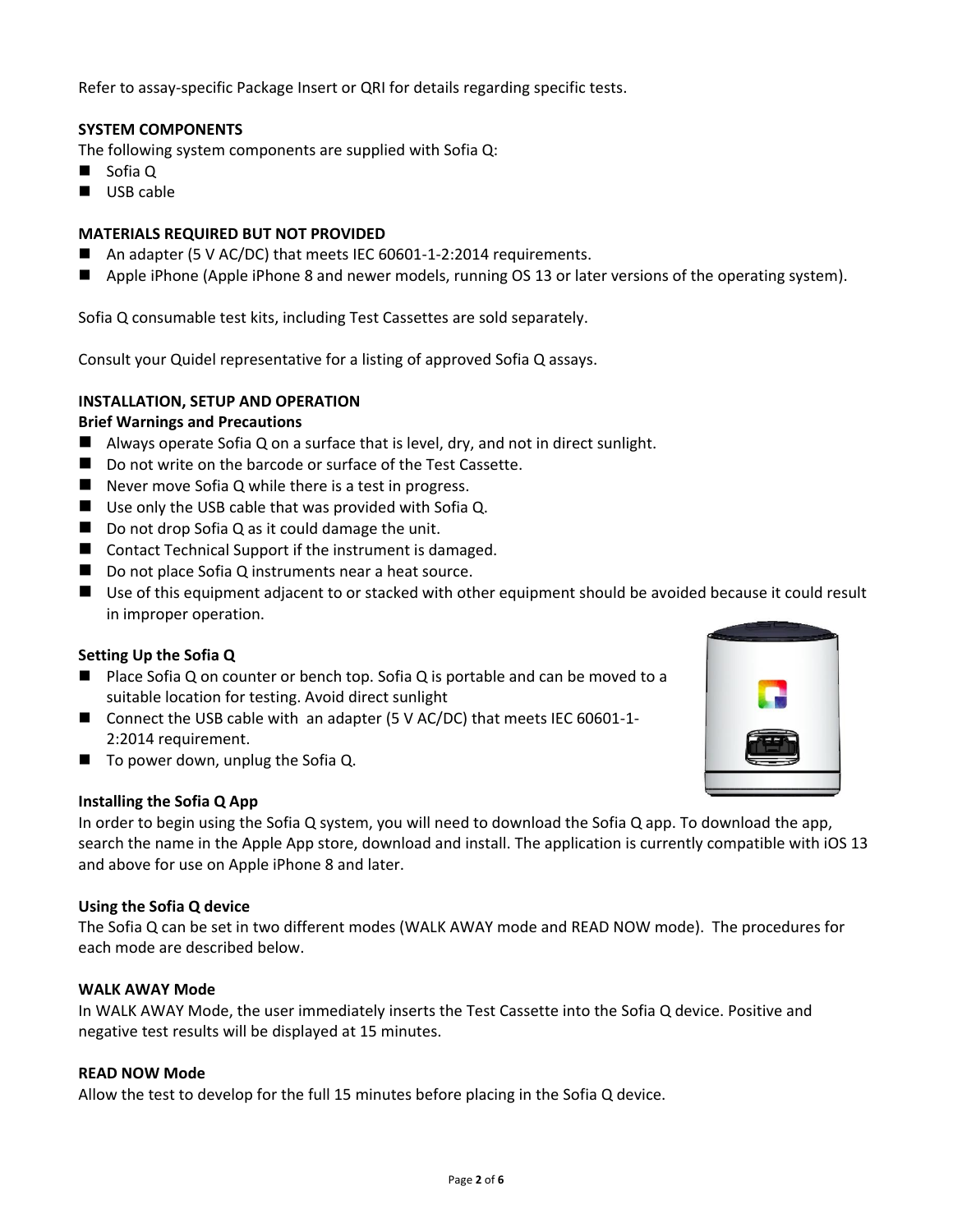The user first places the Test Cassette onto the counter or bench top for 15 minutes (outside of Sofia Q). The user manually times this development step. The Test Cassette MUST remain on the bench for 15 minutes to get an accurate result. Then, the user inserts the Test Cassette into Sofia Q. In READ NOW Mode, Sofia Q will scan and display the test result within 1 minute.

# **Warning: Results must not be interpreted past 30 minutes after inoculation. Using Sofia Q past this time may result in false results.**

| tapping the field and<br>using the onscreen<br>keyboard. The field<br>can only accept<br>letters and numbers<br>and no spaces. | mode, READ NOW, or<br>WALK AWAY. The<br>selection will be<br>retained for<br>subsequent runs | 4. Input the Serial Code by<br>tapping the camera icon<br>and scanning the label on<br>the bottom of the Sofia Q.<br>The pairing will be<br>retained for subsequent<br>runs. |
|--------------------------------------------------------------------------------------------------------------------------------|----------------------------------------------------------------------------------------------|------------------------------------------------------------------------------------------------------------------------------------------------------------------------------|
| User ID<br>O Read Now<br>Walk Away<br><b>READY TO CONTINUE</b><br><b>CANCEL TEST</b>                                           | User ID<br>O Read Now<br>Walk Away<br><b>READY TO CONTINUE</b><br><b>CANCEL TEST</b>         | Scan Sofia Q<br>$\bullet$<br><b>CANGEL TEST</b>                                                                                                                              |
|                                                                                                                                | 2. Input the User ID by                                                                      | 3. Select the preferred                                                                                                                                                      |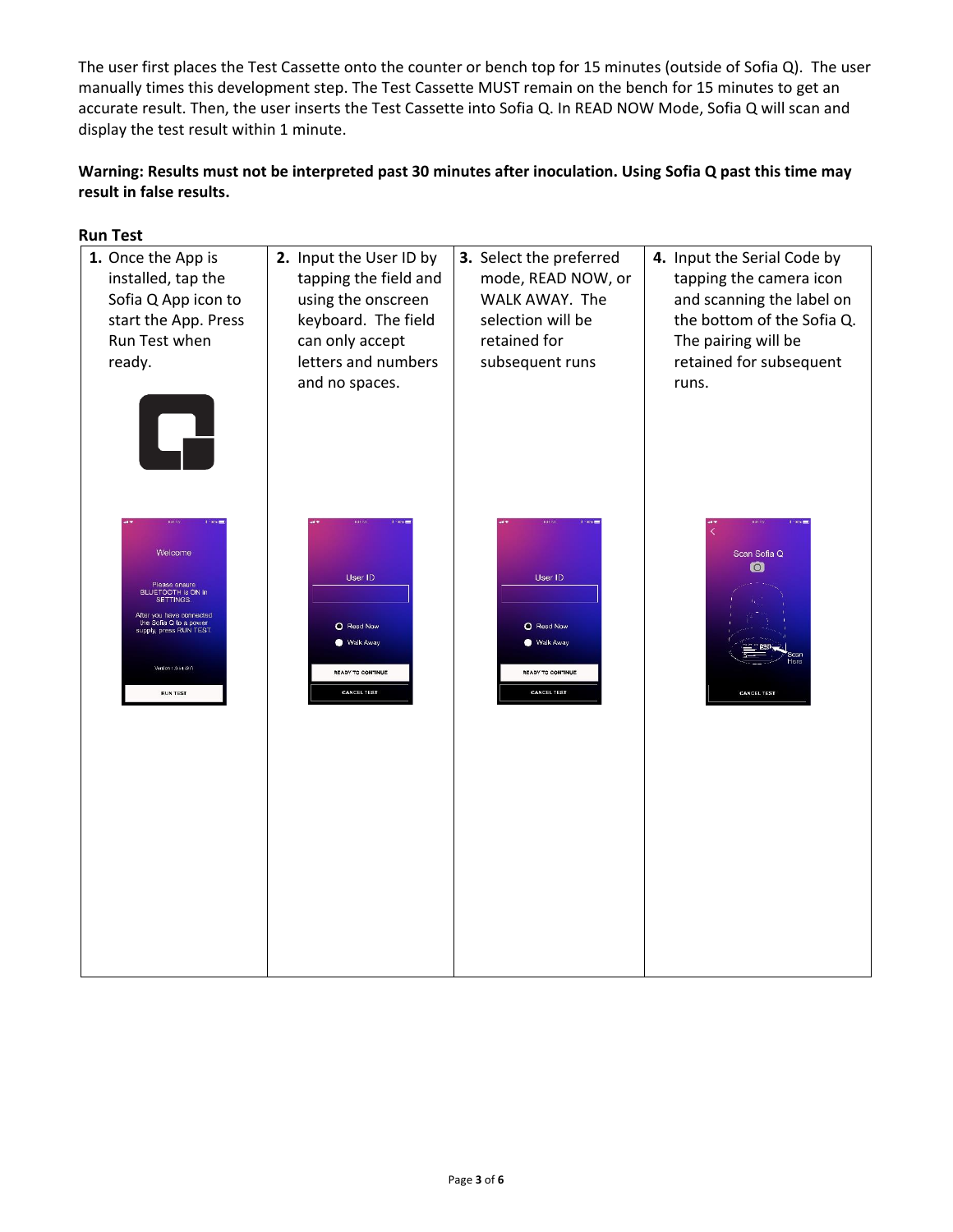

# **SOFIA Q INTERPRETATION OF RESULTS**

When the test is complete, the results will be displayed on the iPhone screen. Test Lines will not be visible to the naked eye.

The three possible results screens and their interpretation are displayed below:

| <b>Reader Display</b>                                                                                                               | Interpretation                                              |
|-------------------------------------------------------------------------------------------------------------------------------------|-------------------------------------------------------------|
| <b>KATINE</b><br>8 100% (二)<br>SARS-COV2 Results<br>Positive<br>SARS-COV2 antigens detected<br>SARS-COV2 Positive CI<br><b>DONE</b> | <b>Positive Test for SARS</b><br>(SARS antigen present)     |
| SARS-COV2 Test Results<br>Negative<br>No SARS-COV2 Antigens Detected<br>SARS-COV2 Negative<br>$\bullet$<br><b>DONE</b>              | <b>Negative Test for SARS</b><br>(no SARS antigen detected) |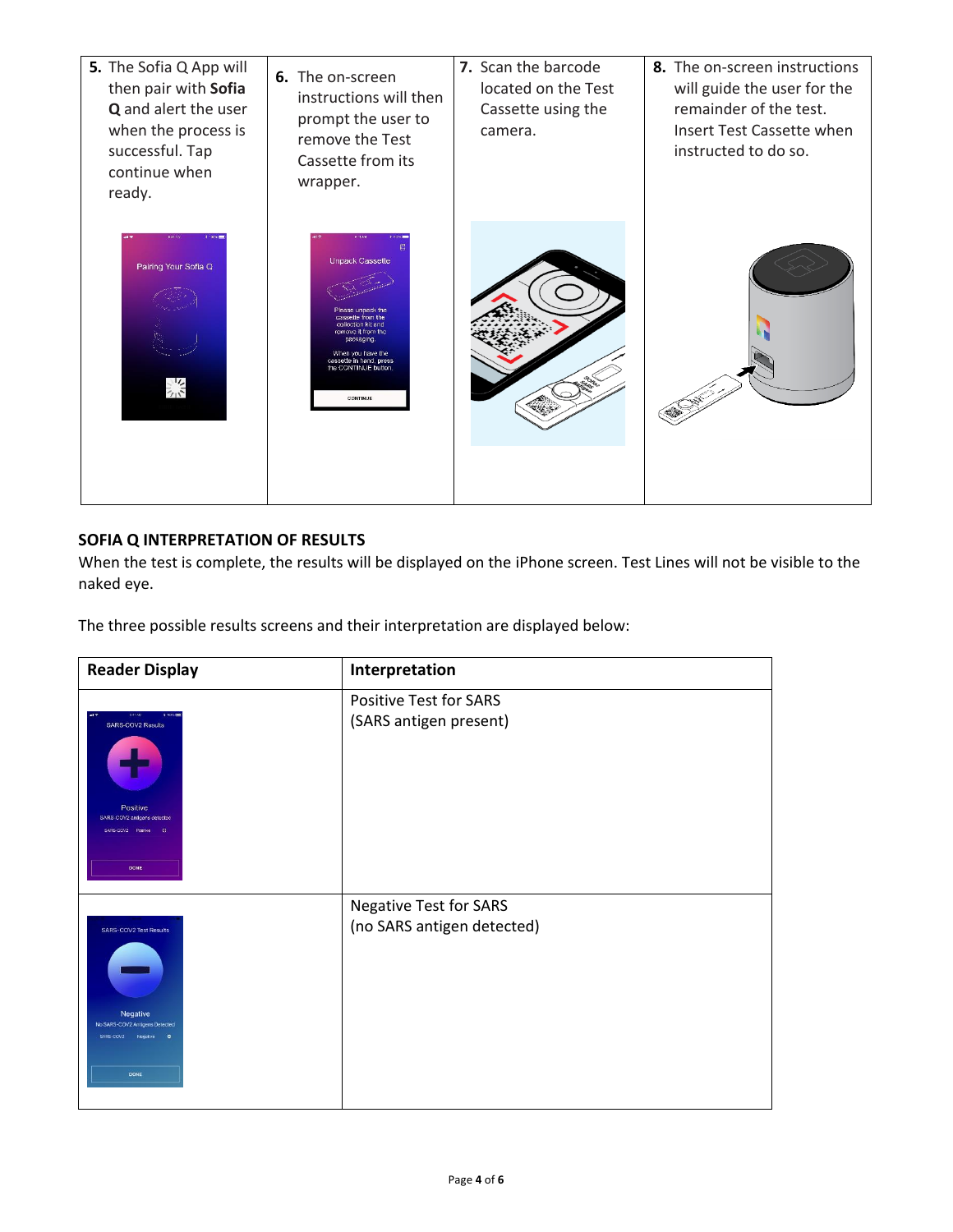|                               | Result Invalid |
|-------------------------------|----------------|
| 696.<br>No Star ?<br>11:45 AM |                |
| SARS-COV2 Test Results        |                |
| $\bm{x}$                      |                |
| <b>INVALID TEST</b>           |                |
| Try Another Test              |                |
|                               |                |
| <b>RUN ANOTHER TEST</b>       |                |

# **MAINTENANCE AND CLEANING**

Sofia Q should be cleaned regularly. Use a soft cloth with 70% alcohol or 0.6% bleach solution to clean exterior surface of Sofia Q. Do not clean with soap or other solutions. Wipe external surfaces only.

## **TECHNICAL SPECIFICATIONS**

| <b>Dimensions</b>                       | 6.15 cm wide x 7.92 cm high        |
|-----------------------------------------|------------------------------------|
| Weight                                  | $^{\sim}$ 190 grams                |
| <b>Power Supply Input</b>               | Standard 5V AC/DC Adapter          |
| <b>Operating Temperature</b>            | 15°C to 30°C / 59°F to 86°F        |
| <b>Operating Humidity</b>               | 20% to 85% RH non-condensing       |
| <b>Operating Altitude</b>               | 2000 m maximum                     |
| <b>Shipping and Storage Temperature</b> | $-20^{\circ}$ C to 55 $^{\circ}$ C |
| <b>Shipping and Storage Humidity</b>    | 20% to 85% RH non-condensing       |

# **SAFETY PRECAUTIONS**

Sofia Q is manufactured to allow safe performance when is operated according to this User Manual.

All warnings and precautions must be followed to prevent personal injury or damage to the instrument.

- This device complies with part 15 of the FCC Rules. Operation is subject to the following two conditions: (1) This device may not cause harmful interference, and (2) this device must accept any interference received, including interference that may cause undesired operation.
- This equipment has been tested and found to comply with the limits for a Class B digital device, pursuant to Part 15 of the FCC Rules. These limits are designed to provide reasonable protection against harmful interference in a residential installation. This equipment generates uses and can radiate radio frequency energy and, if not installed and used in accordance with the instructions, may cause harmful interference to radio communications. However, there is no guarantee that interference will not occur in a particular installation. If this equipment does cause harmful interference to radio or television reception, which can be determined by turning the equipment off and on, the user is encouraged to try to correct the interference by one of the following measures:
	- ▶ Reorient or relocate the receiving antenna.
	- $\blacktriangleright$  Increase the separation between the equipment and receiver.
	- Connect the equipment into an outlet on a circuit different from that to which the receiver is connected.